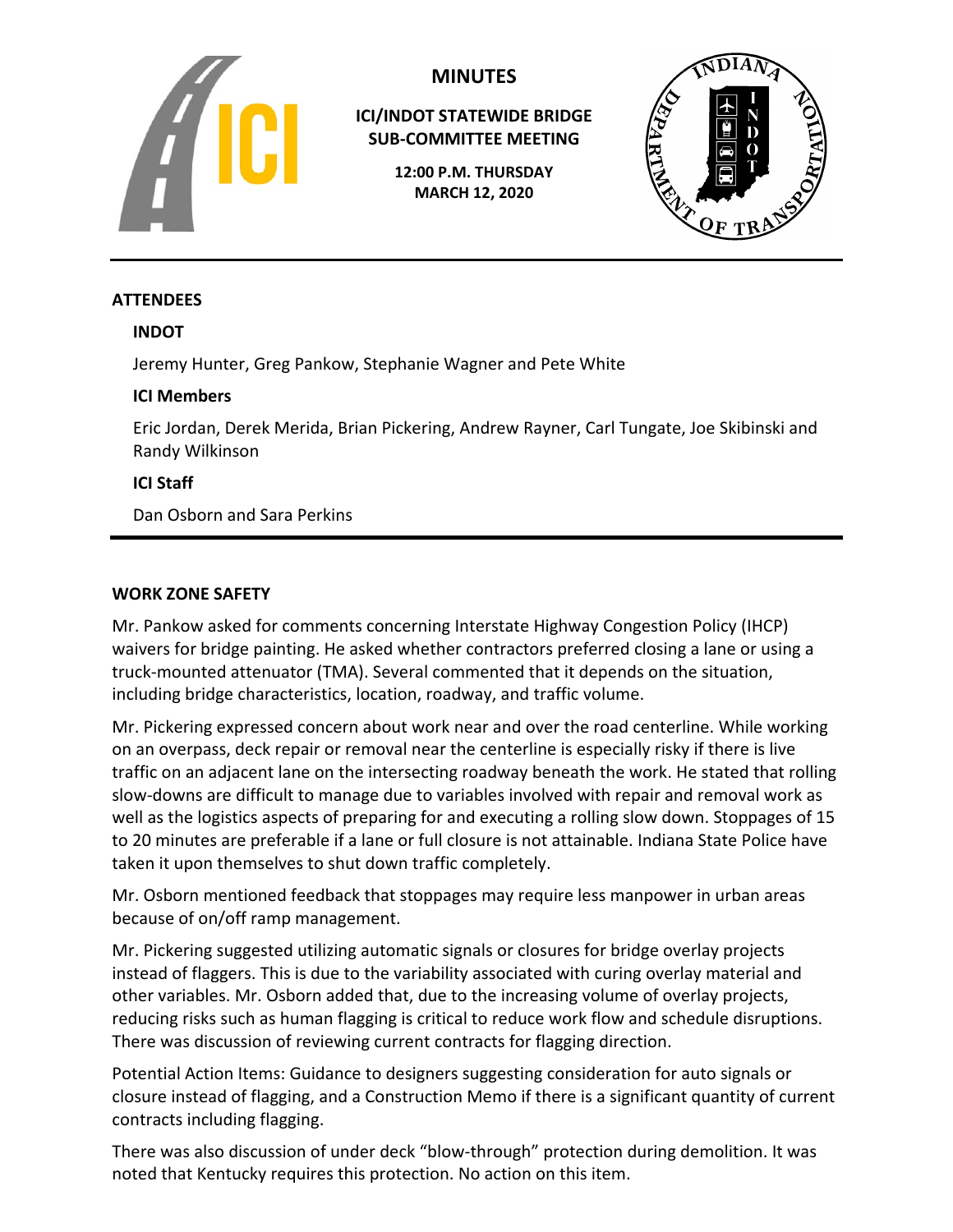Bridge Subcommittee, ICI/INDOT Statewide Joint Cooperative Committee Minutes for March 12, 2020 Page Two of Three

### **COMMITTEE UPDATES**

### **Specification Revisions** – Recent Approvals

Mr. Osborn suggested reviewing the following recurring special provisions (RSPs)

Bridge Removal – [202-R-705](https://www.in.gov/dot/div/contracts/standards/rsp/sep19/200/202-R-705%20200601.pdf) & [619-B-312](https://www.in.gov/dot/div/contracts/standards/rsp/sep19/600/619-B-312%20200601.pdf)

Standards Committee actions

- i. 702-R-691,  $(3/1/20)$   $(6/1/20)$ , Structural Concrete
- ii. 709-R-693  $(3/1/20)$ ,  $(6/1/20)$ , Alternate to Concrete Sealers
- iii. [714-R-695,](https://www.in.gov/dot/div/contracts/standards/rsp/sep19/700/714-R-695%20200301.pdf) Reinforced Concrete Box Structures
- iv. [723-R-696](https://www.in.gov/dot/div/contracts/standards/rsp/sep19/700/723-R-696%20200301.pdf) (3/1/20), Reinforced Concrete Three-Sided Structures
- v. [724-B-309](https://www.in.gov/dot/div/contracts/standards/rsp/sep19/700/724-B-309%20191201.pdf) (12/1/19), Pre-Compressed Foam Joint
- vi. **[E 706-BRSF-02](https://www.in.gov/dot/div/contracts/standards/drawings/sep19/e/700e/e700%20combined%20pdfs/E706-BRSF.pdf) (9/1/19)**, Concrete Railing
- vii. **[E 801-TCCB-02](https://www.in.gov/dot/div/contracts/standards/drawings/sep19/e/800e/e800%20combined%20pdfs/E801-TCCB.pdf)** (9/1/19) & [801-T-207](https://www.in.gov/dot/div/contracts/standards/rsp/sep19/800/801-T-207%20190901.pdf) (9/1/19), Temporary Concrete Barrier

#### **2020 Bridge Design Conference**

Ms. Wagner stated that there was emphasis on 100% completion of stage three design plans, and that INDOT and industry are discussing cursory constructability review of plans at design stage two as part of the 360 Indiana Transportation Team initiative.

#### **CONTINUED IMPROVEMENT TOPICS**

**Bridge Bundles** – Discussion included agreement that the make-up and size of current and future bundled bridge contracts is moving in a favorable direction.

**Accelerated Bridge Construction (ABC)** – Mr. Hunter provided a synopsis of what INDOT is considering about ABC including modular construction and Ultra High-Performance Concrete (UHPC). UHPC is currently offered by one vendor, but INDOT is exploring other options with similar performance.

**Integral Reinforced Concrete Approach** - This process was used in one contract as a unique provision in the LaPorte district and used as a district level decision in the Ft. Wayne district last year. INDOT is still considering this process prior to a specification revision.

**Very Early Strength Latex Modified Concrete (LMC-VE)** - Mr. Hunter requested feedback on this material. Industry stated that the material was manageable but required multiple phases as application areas exceeded 20 to 30 feet in width. The current specification is included on the North-South Split 65-70 contract. INDOT will consider this information in future projects.

**Bidding Latex Modified Concrete vs. Micro-Silica Concrete** - Mr. Merida suggested inclusion of one pay item on bundled contracts to allow a contractor to utilize both materials.